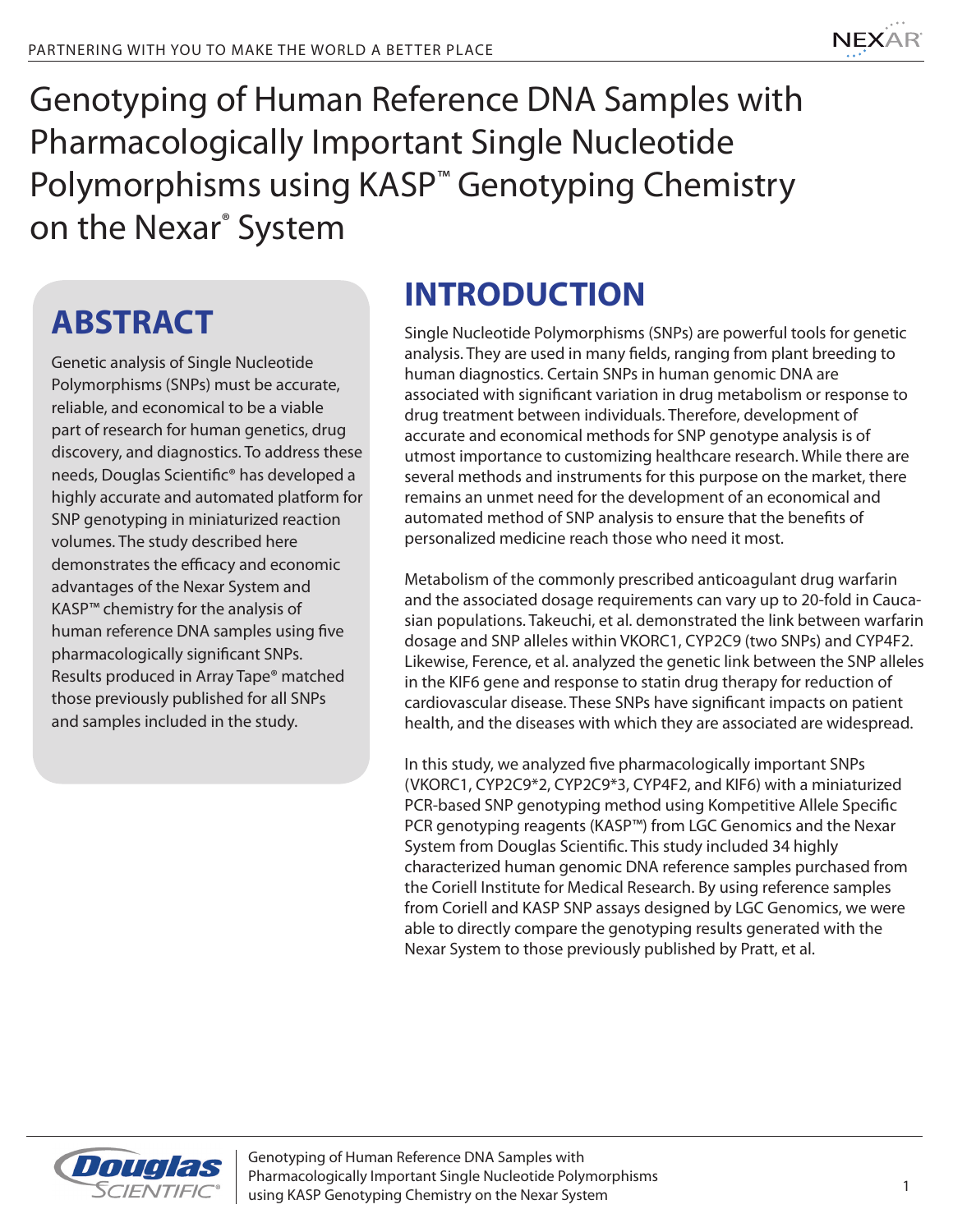

Figure 1: Assay design for probe and KASP SNP genotyping reactions. A) Probe-based SNP genotyping assays utilize forward and reverse primers to amplify a segment of genomic DNA surrounding a SNP. Two fluorogenic probes differentially bind to their allele-specific complement. Fluorescent signal is produced during each PCR cycle by separation of the dye and quencher, as probes are hydrolyzed through Taq exonuclease activity. B) KASP SNP genotyping assays utilize a common reverse primer and two allele-specific forward primers, ending at the SNP site. Each forward primer contains an allelic discrimination nucleotide at the 3' end and a tag that is specific to one of the FRET cassettes at the 5' end. Tag sequences are identical to dye-labeled strands of the FRET cassettes, which are supplied in the master mix. The tag sequence is incorporated into the PCR product along with the forward primer as PCR amplification occurs. During subsequent PCR cycles, the dye-labeled strand of the FRET cassette acts as a forward primer. Fluorescent signal is produced by irreversible separation of the FRET cassette dye and quencher.

| <b>SNP Name</b>  | dbSNP rs# | Chromosomal<br>Location  | <b>Pharmacological Significance</b>                                                       |  |  |
|------------------|-----------|--------------------------|-------------------------------------------------------------------------------------------|--|--|
| $CYP2C9*2$       | rs1799853 | Chr10 (q23.33)           | Genetic variability impacts metabolism and dosage of warfarin                             |  |  |
| $CYP2C9*3$       | rs1057910 | Chr10 (q23.33)           | Genetic variability impacts metabolism and dosage of warfarin                             |  |  |
| VKORC1           | rs9923231 | Chr16(p11.2)             | Genetic variability impacts metabolism and dosage of warfarin                             |  |  |
| CYP4F2           | rs2108622 | Chr19 (p13.12)           | Genetic variability impacts metabolism and dosage of warfarin                             |  |  |
| KIF <sub>6</sub> | rs20455   | Chr <sub>6</sub> (p21.2) | Genetic variability impacts risk reduction of coronary heart<br>disease by statin therapy |  |  |

Table 1: SNP information

|                  |          | CYP2C9*2 |          | CYP2C9*3 |          | CYP4F2   |          | VKORC1   |          | KIF6     |
|------------------|----------|----------|----------|----------|----------|----------|----------|----------|----------|----------|
| <b>CELL LINE</b> | Expected | Observed | Expected | Observed | Expected | Observed | Expected | Observed | Expected | Observed |
| 7439             | C/C      | C/C      | A/A      | A/A      | G/G      | G/G      | G/G      | G/G      | C/C      | C/C      |
| 10005            | C/C      | C/C      | A/A      | A/A      | A/G      | A/G      | G/G      | G/G      | C/T      | C/T      |
| 12244            | C/T      | C/T      | A/C      | A/C      | G/G      | G/G      | G/G      | G/G      | T/T      | T/T      |
| 12273            | C/T      | C/T      | A/A      | A/A      | A/G      | A/G      | G/G      | G/G      | C/T      | C/T      |
| 17039            | C/C      | C/C      | A/A      | A/A      | G/G      | G/G      | G/G      | G/G      | C/C      | C/C      |
| 17052            | C/C      | C/C      | A/A      | A/A      | G/G      | G/G      | A/A      | A/A      | T/T      | T/T      |
| 17057            | C/C      | C/C      | A/A      | A/A      | A/A      | A/A      | A/G      | A/G      | C/C      | C/C      |
| 17058            | C/C      | C/C      | A/A      | A/A      | G/G      | G/G      | A/A      | A/A      | C/T      | C/T      |
| 17084            | C/T      | C/T      | A/A      | A/A      | A/A      | A/A      | A/G      | A/G      | C/T      | C/T      |
| 17114            | C/C      | C/C      | A/A      | A/A      | G/G      | G/G      | G/G      | G/G      | C/T      | C/T      |
| 17115            | C/C      | C/C      | A/A      | A/A      | G/G      | G/G      | G/G      | G/G      | C/C      | C/C      |
| 17119            | C/C      | C/C      | A/A      | A/A      | G/G      | G/G      | G/G      | G/G      | C/C      | C/C      |
| 17129            | C/T      | C/T      | A/A      | A/A      | G/G      | G/G      | G/G      | G/G      | C/C      | C/C      |
| 17130            | C/C      | C/C      | A/C      | A/C      | G/G      | G/G      | G/G      | G/G      | C/C      | C/C      |
| 17203            | C/C      | C/C      | A/A      | A/A      | G/G      | G/G      | A/G      | A/G      | T/T      | T/T      |
| 17204            | C/C      | C/C      | A/C      | A/C      | G/G      | G/G      | A/A      | A/A      | T/T      | T/T      |
| 17210            | C/T      | C/T      | A/A      | A/A      | A/A      | A/A      | A/A      | A/A      | C/T      | C/T      |
| 17221            | C/T      | C/T      | A/C      | A/C      | A/G      | A/G      | A/G      | A/G      | T/T      | T/T      |
| 17227            | C/T      | C/T      | A/A      | A/A      | A/G      | A/G      | A/G      | A/G      | T/T      | T/T      |
| 17235            | C/C      | C/C      | A/A      | A/A      | G/G      | G/G      | G/G      | G/G      | C/T      | C/T      |
| 17240            | C/C      | C/C      | A/A      | A/A      | G/G      | G/G      | A/A      | A/A      | C/T      | C/T      |
| 17246            | C/T      | C/T      | A/A      | A/A      | G/G      | G/G      | A/G      | A/G      | C/T      | C/T      |
| 17247            | C/C      | C/C      | C/C      | C/C      | A/A      | A/A      | A/G      | A/G      | T/T      | T/T      |
| 17248            | C/C      | C/C      | A/A      | A/A      | A/G      | A/G      | A/A      | A/A      | T/T      | T/T      |
| 17252            | C/T      | C/T      | A/C      | A/C      | G/G      | G/G      | A/G      | A/G      | C/C      | C/C      |
| 17272            | C/C      | C/C      | A/A      | A/A      | A/A      | A/A      | A/A      | A/A      | T/T      | T/T      |
| 17280            | C/T      | C/T      | A/A      | A/A      | G/G      | G/G      | G/G      | G/G      | T/T      | T/T      |
| 17281            | C/C      | C/C      | A/A      | A/A      | G/G      | G/G      | A/G      | A/G      | C/C      | C/C      |
| 17289            | C/C      | C/C      | A/A      | A/A      | A/G      | A/G      | A/A      | A/A      | T/T      | T/T      |
| 17293            | C/T      | C/T      | A/A      | A/A      | G/G      | G/G      | A/G      | A/G      | C/T      | C/T      |
| 17296            | C/C      | C/C      | A/A      | A/A      | A/A      | A/A      | A/G      | A/G      | T/T      | T/T      |
| 17298            | C/C      | C/C      | A/A      | A/A      | A/G      | A/G      | A/G      | A/G      | C/T      | C/T      |
| 17300            | C/C      | C/C      | A/A      | A/A      | A/G      | A/G      | A/G      | A/G      | C/C      | C/C      |
| 2016             | C/C      | C/C      | A/A      | A/A      | G/G      | G/G      | A/G      | A/G      | C/C      | C/C      |

Table 2: Expected and observed SNP genotype alleles for genomic DNA from each cell line in this study. Expected alleles are the consensus allele calls published by Pratt, et al.



Genotyping of Human Reference DNA Samples with Pharmacologically Important Single Nucleotide Polymorphisms using KASP Genotyping Chemistry on the Nexar System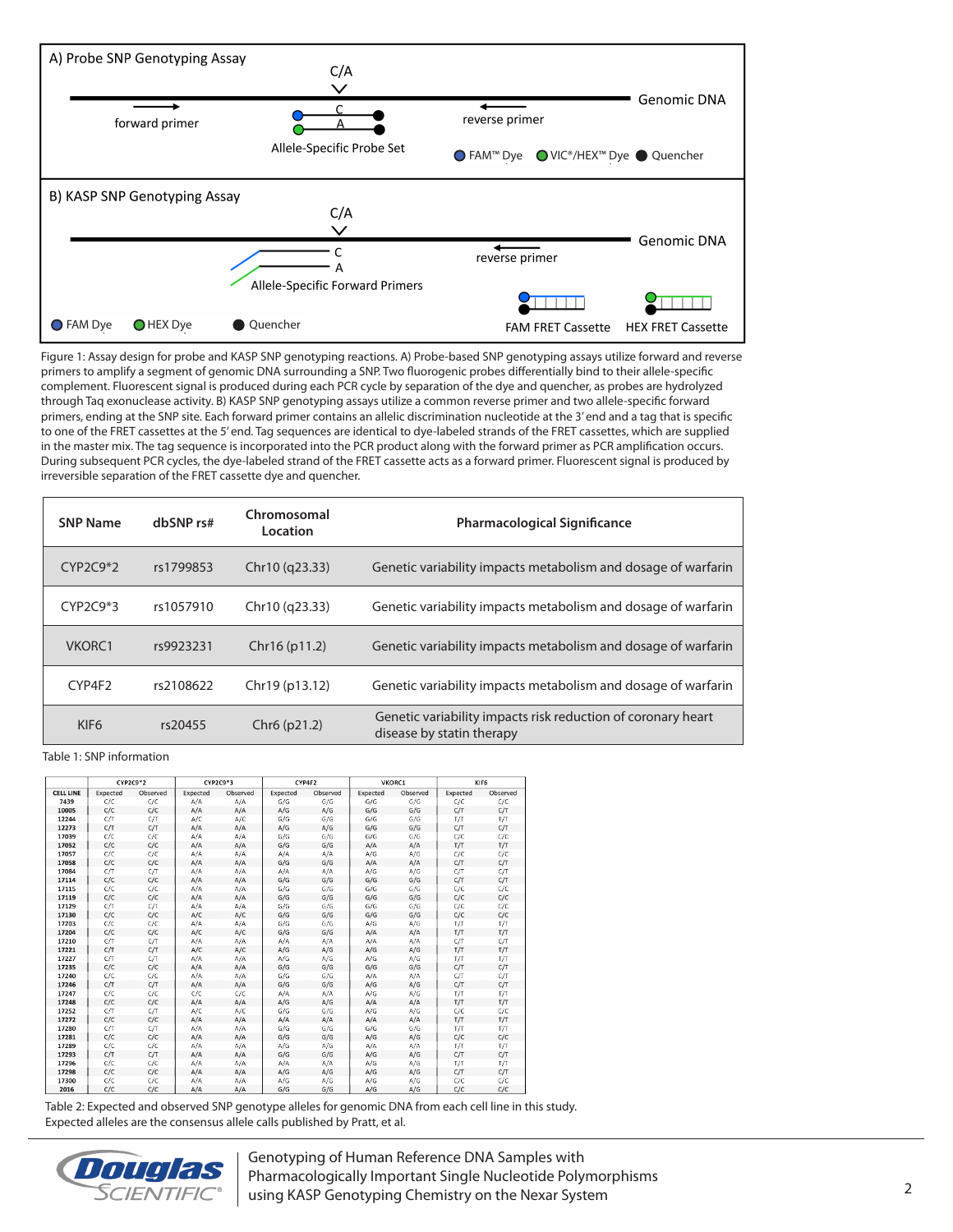### **MATERIALS AND METHODS**

#### **Samples and Supplies**

Purified genomic DNA samples were obtained from the NIGMS Human Genetic Cell Repository at the Coriell Institute for Medical Research. DNA from 34 individual cell lines (Set 1 described by Pratt, et al.) was used in this study. DNA samples were diluted to 5 ng/uL in molecular grade water before use. KASP 1536 V4.0 2X Master Mix (LGC Genomics) was used for all SNP genotyping reactions. Master mix was provided at 2X concentration and was used according to the manufacturer's instructions. KASP SNP genotyping assays were designed by LGC Genomics and unlabeled primers were obtained from LGC Biosearch Technologies. KASP SNP genotyping assays differ from traditional probe-based assays which consist of two labeled allele-specific probe sequences and forward and reverse primers (Figure 1A). KASP assays consist of two different allele specific forward primers with unique tag sequences and one common reverse primer (Figure 1B), and the KASP Master Mix contains two FRET cassettes specific to the unique tag sequences. All KASP assays were used according to the manufacturer's instructions and were added at 2X concentration to the 2X KASP 1536 V4.0 Master Mix before use. Information on the SNPs described in this study can be found in Table 1.

### **Dispensing, Thermal Cycling, and Analysis**

Douglas Scientific instruments including the Nexar, Soellex®, and Araya® were used for all sample processing and SNP genotyping reactions in Array Tape. The Nexar System is described in Figure 2. DNA samples (800 nL) were dispensed into Array Tape with the multi-channel, 384 tip pipette head from CyBi® Product Line. KASP 1536 V4.0 Master Mix containing 2X SNP genotyping assay (800 nL) was dispensed with the non-contact Dispense Jet to create 1.6 µL total volume reactions in Array Tape. PCR amplification and thermal cycling were performed in the Soellex using a touchdown PCR protocol with a total of 38 cycles according to the standard protocol for KASP genotyping chemistry. End-point fluorescent values were determined by scanning the Array Tape in the Araya. Cluster plot analysis was completed in Douglas Scientific's Intellics® Software Suite. All SNP genotyping reactions were peformed in duplicate.









| <b>ARRAY TAPE</b>                 | <b>NEXAR</b>                                           | <b>SOELLEX</b>                     | <b>ARAYA</b>                           |
|-----------------------------------|--------------------------------------------------------|------------------------------------|----------------------------------------|
| • Flexible microplate replacement | • Liquid handler optimized for Array<br>Tape           | • High capacity PCR waterbath      | • End-point fluorescence scanner       |
| • Reduced reaction volumes        | •800 nL DNA, 384-channel dispense                      | • Optimized for Array Tape         | • Optimized for Array Tape             |
| • Total well volume of 2 µL       | •800 nL master mix, 384-well<br>dispense in 38 seconds | • Three tanks for PCR optimization | • Scan 384 wells in 28 seconds         |
| • Optically clear cover seal      | • Seal Array Tape for thermal cycling                  | • Touchdown or traditional PCR     | • Data ready for analysis in Intellics |

Figure 2: Nexar System Overview